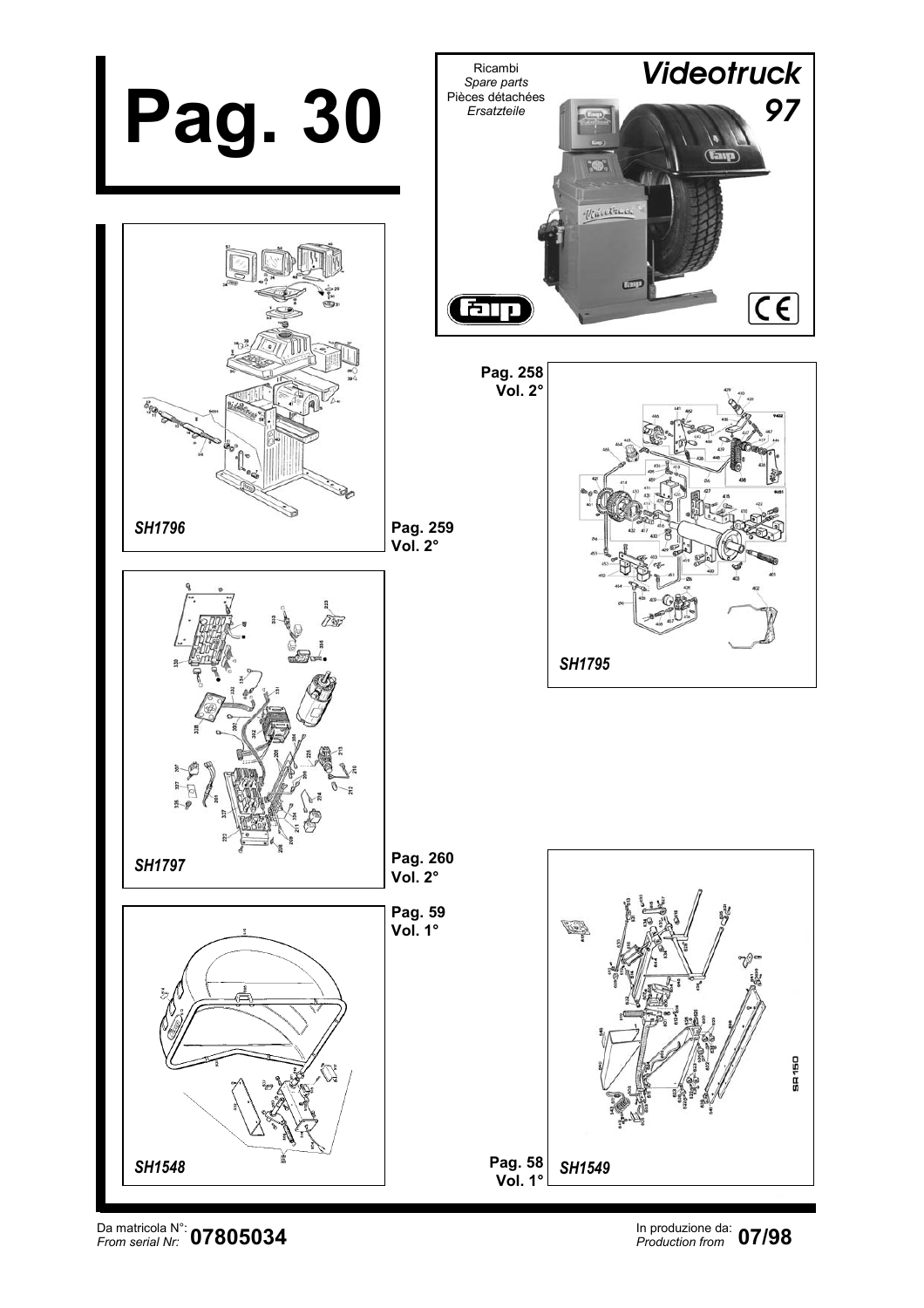# Pag. 259



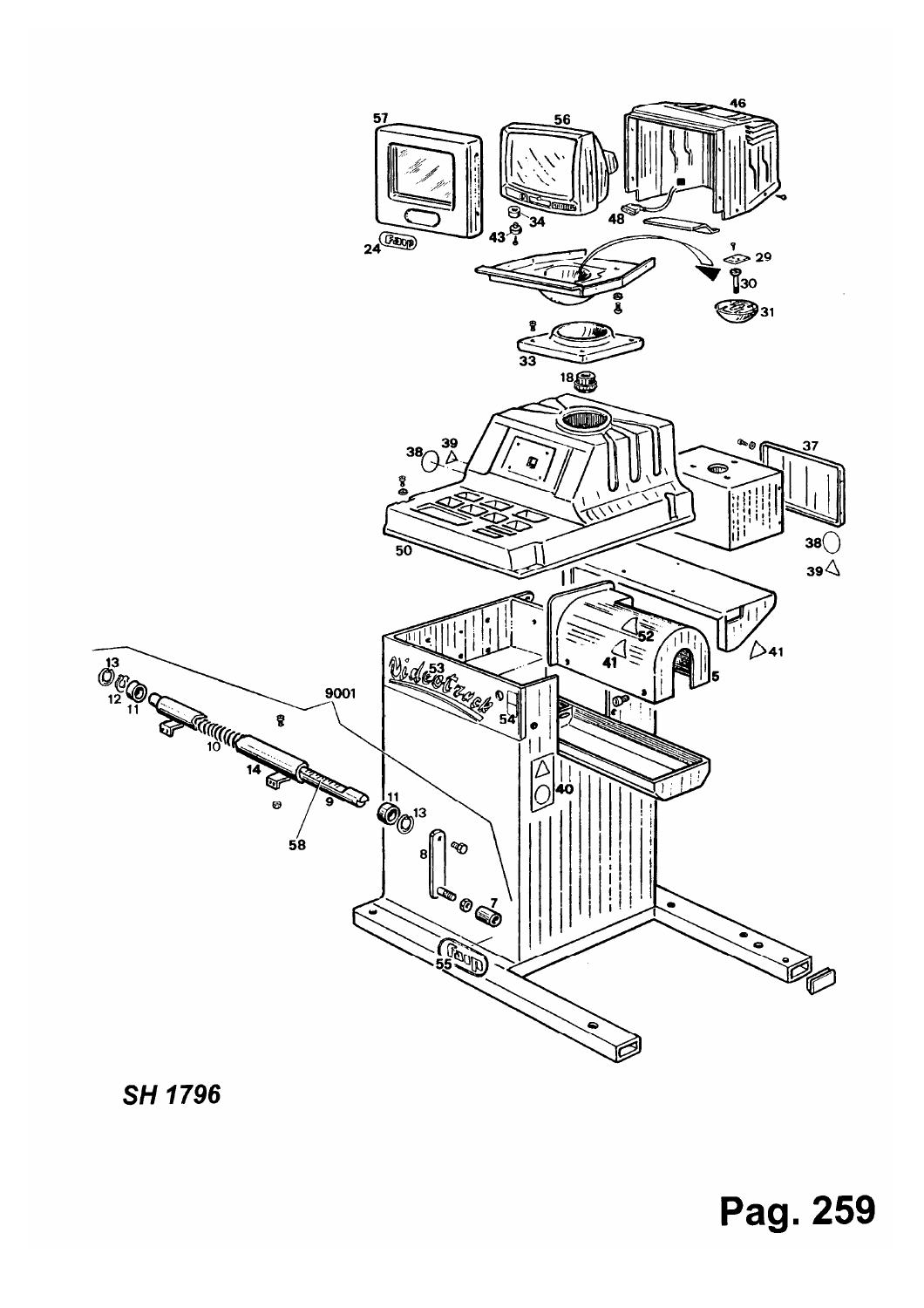## **SH 1796 - Pag. 259**

<span id="page-2-0"></span>

| <b>Codice Pos.</b> | <b>Ricambi</b>                                        | <b>Spare parts</b>                                  | <b>Pièces Détachées</b>                                | <b>Ersatzteile</b>            |
|--------------------|-------------------------------------------------------|-----------------------------------------------------|--------------------------------------------------------|-------------------------------|
| Code               | <b>Descrizione</b>                                    | <b>Description</b>                                  | <b>Désignation</b>                                     | <b>Beschreibung</b>           |
| 440244             | 5 Protezione gruppo oscillante                        | Shaft assembly guard                                | Protection pour groupe<br>oscillant                    | Schwenkeinheits-Schutz        |
| 324977             | 7 Distanziale                                         | Spacer                                              | Entretoise                                             | Distanzstück                  |
| 339459             | 8 Leva rilevatore                                     | Gauge lever                                         | Levier capteur                                         | <b>Tasterhebel</b>            |
| 339462             | 9 Asta rilevatore                                     | Gauge rod                                           | Tige capteur                                           | Tasterstange                  |
| 439460             | 10 Molla d. 21 x 550 x 1                              | Spring d. 21 x 550 x 1                              | Ressort d. 21 x 550 x 1                                | Feder d. 21 x 550 x 1         |
| 439461             | 11 Boccola                                            | <b>Bushing</b>                                      | Coquille                                               | Büchse                        |
| 439465             | 12 Anello elast. per alberi AV 18 External ring AV 18 |                                                     | Bague exterieure AV 18                                 | Ring AV 18                    |
| 439466             | 13 Anello elastico per fori JV 24                     | Internal ring JV 24                                 | Bague interieure JV 24                                 | Ring JV 24                    |
| 239463             | 14 Tubo supporto                                      | Support pipe                                        | Support tuyau                                          | Halterungsrohr                |
| 379400             | 18 Pomolo di bloccaggio                               | Locking handle                                      | Pommeau de blocage                                     | Blockierungsgriff             |
| 480886             | 24 Sigla adesiva "FAIP"                               | "FAIP" sticker                                      | Sigle adhésif "FAIP"                                   | Aufkleber "FAIP"              |
| 372192             | 29 Piastrino arresto vite                             | Screw stop plate                                    | Plaquette d'arrêt de la vis                            | Schrauben-Anschlagplättchen   |
| 379377             | 30 Vite di frizionamento                              | Clutching screw                                     | Vis de friction                                        | Reibungsschraube              |
| 379376             | 31 Blocco di snodo                                    | Joint block                                         | Bloc d'articulation                                    | Gelenkblock                   |
| 382824             | 33 Base per video                                     | Video basement                                      | Base pour écran                                        | Monitorbasis                  |
| 442561             | 34 Antivibrante per monitor                           | Monitor vibration damper                            | Pièce antivibration pour                               | Schwingungsschutz für         |
|                    |                                                       |                                                     | moniteur                                               | Monitor                       |
| 483719             | 37 Coperchio posteriore                               | Rear cover                                          | Couvercle arriére                                      | Hintere Abdeckung             |
| 446598             | 38 Targhetta avvertimento                             | "Disconnect machine"                                | Plaquette avertissement                                | Hinweisschild "Strom-         |
|                    | "Scollegare macchina"                                 | warning plate                                       | "débrancher la machine"                                | versorgung unterbrechen"      |
| 425211             | 39 Sigla adesiva "fulmine"                            | "Lightning" sticker                                 | Sigle adhésif "éclair"                                 | Klebeschild "Blitz"           |
| 446595             | 40 Targhetta avvertimento                             | Warning plate                                       | Plaquette avertissement                                | Hinweisschild                 |
|                    | "Non usare  abbassare  "                              |                                                     |                                                        |                               |
| 446497             | 41 Targhetta pericolo caduta                          | Danger from falling wheel                           | Plaquette danger chute roue Gefahrenschild herabfallen |                               |
|                    | ruota                                                 | plate                                               |                                                        | des Rads                      |
| 384038             | 43 Distanziale alto per                               | High spacer for damper                              | Entretoise haute                                       | Distanzhülse hoch             |
|                    | antivibrante                                          |                                                     |                                                        |                               |
| 484044             | 45 Video colori 14" M3                                | 14" colour VDU M3                                   | Moniteur coleurs 14" M3                                | 14" Farbbilschirm M3          |
|                    | (fino al 06/99)                                       | (up to 06/99)                                       | (jusqu'au 06/99)                                       | (Bis zur 06/99)               |
| 484289             | 46 Coperchio video                                    | <b>VDU</b> cover                                    | Couvercle pour moniteur                                | Abdeckung                     |
| 484551             | 48 Cavo monitor - scheda MBC                          | MBC board - VDU cable                               | Câble carte MBC - moniteur Kabel MBC - Bildschirm      |                               |
| 284547             | 49 Supporto monitor                                   | <b>VDU</b> support                                  | Support écran                                          | Monitorbasis                  |
| 484477             | 50 Coperchio portapesi                                | Weight storage deck                                 | Plan porte-masses                                      | Behälter für Gewichte         |
| 446599             | 52 Targhetta avvertimento                             | Warning plate                                       | Plaquette avertissement                                | Hinweisschild                 |
|                    | "Non usare il perno "                                 |                                                     |                                                        |                               |
| 484475             | 53 Sigla adesiva " Videotruck "                       | " Videotruck " sticker                              | Sigle adhésif " Videotruck "                           | Aufkleber "Videotruck"        |
| 446663             | 54 Targhetta comando freno                            | ON-OFF brake control plate Plaquette commande frein |                                                        | Schild Bremssteuerung         |
|                    | ON-OFF                                                |                                                     | ON-OFF                                                 | EIN/AUS                       |
| 479998             | 55 Sigla adesiva "FAIP"                               | "FAIP" Sticker                                      | Sigle adhésif "FAIP"                                   | Aufkleber "FAIP"              |
| 288679             | 56 Video colori 14" M4                                | 14" colour VDU M4                                   | Moniteur coleurs 14" M4                                | 14" Farbbilschirm M4          |
|                    | (dal 06/99)                                           | (from 06/99)                                        | (a partir du 06/99)                                    | (Ab 06/99)                    |
| 487999             | 57 Frontale termoformato video                        | Thermoformed video frame                            | Partie frontale de l'écran                             | Thermoform-Monitorfrontblende |
|                    |                                                       |                                                     | thermoformée                                           |                               |
| 439488             | 58 Targhetta per rilevatore                           | Gauge sticker L=400                                 | Plaquette pour détecteur                               | Fühler-Schild L=400           |
|                    | $L = 400$                                             |                                                     | $L=400$                                                |                               |
| 239458             | 9001 Rilevatore telescopico                           | Distance gauge                                      | Détecteur télescopique                                 | Teleskop-Fühler               |
|                    |                                                       |                                                     |                                                        |                               |
|                    |                                                       |                                                     |                                                        |                               |
|                    |                                                       |                                                     |                                                        |                               |
|                    |                                                       |                                                     |                                                        |                               |

**N.B. I pezzi dentro ai riquadri sono normalmente disponibili a magazzino.**

*The parts in evidence are normally available from stock.*

**Les pièces détachées encadrées sont normalement disponibles en magasin.**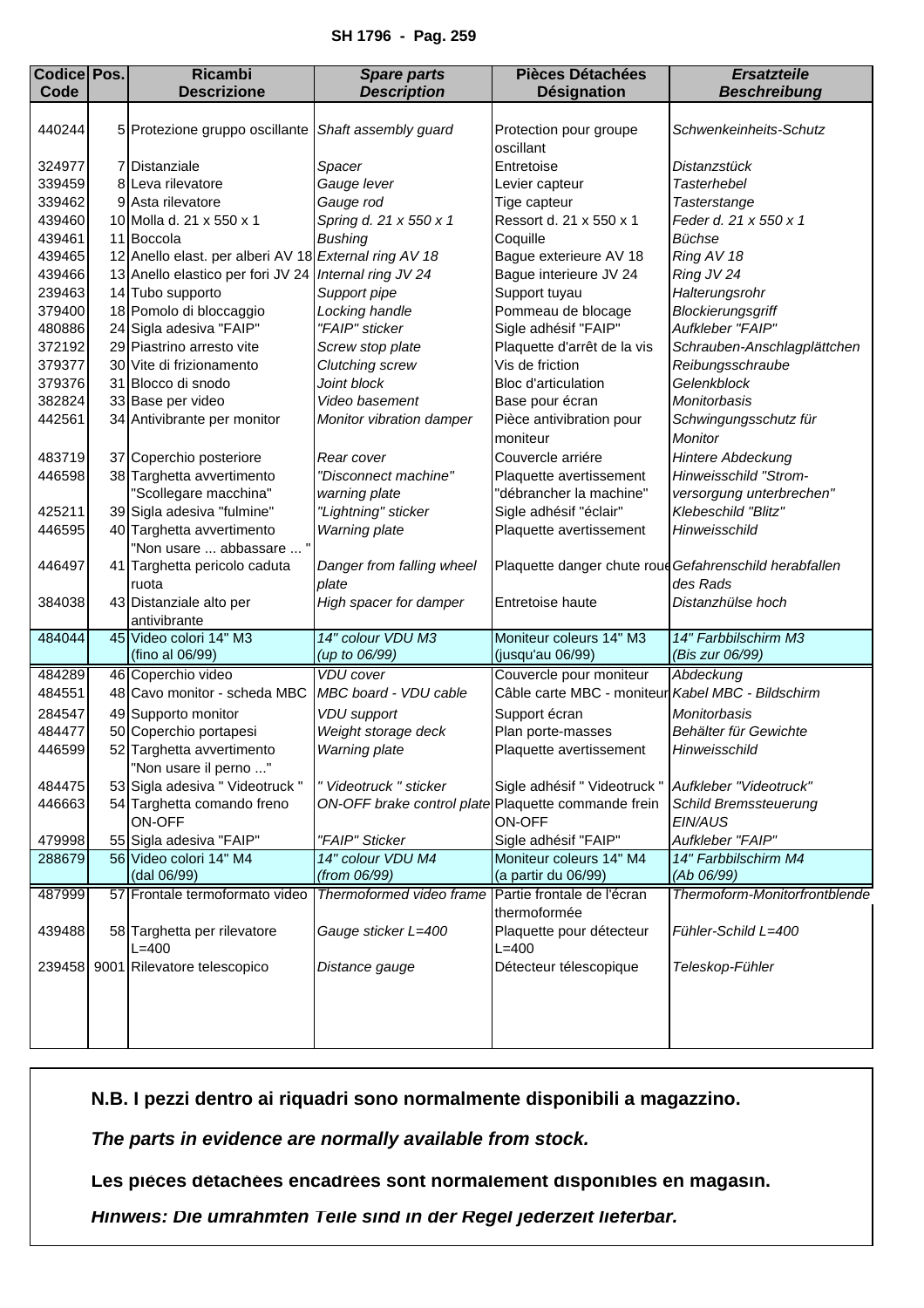

**SH 1797** 

Pag. 260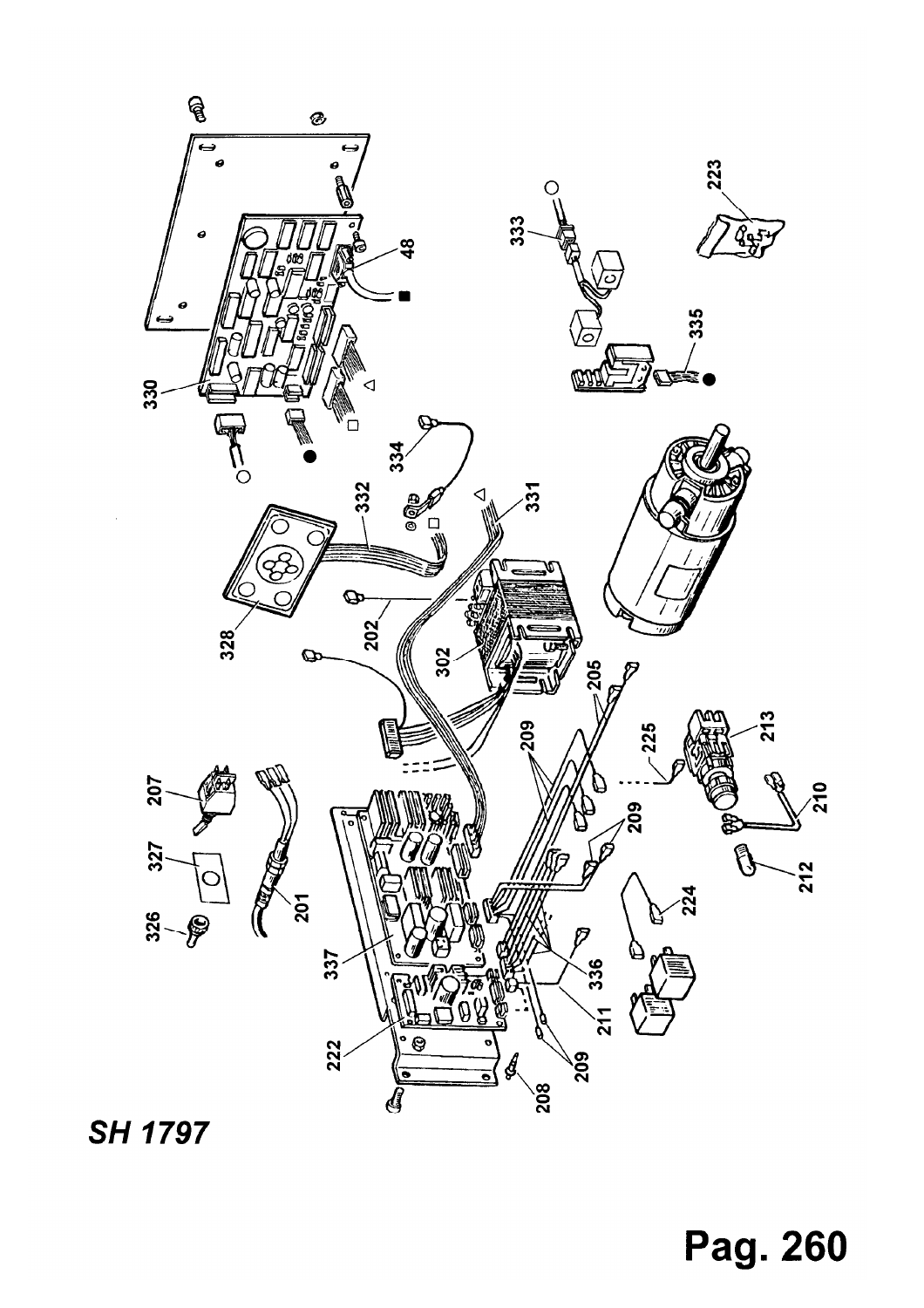## **SH 1797 - Pag. 260**

<span id="page-4-0"></span>

| <b>Codice Pos.</b> | <b>Ricambi</b>                                          | <b>Spare parts</b>                                        | <b>Pièces Détachées</b>                                             | <b>Ersatzteile</b>                                                                                               |
|--------------------|---------------------------------------------------------|-----------------------------------------------------------|---------------------------------------------------------------------|------------------------------------------------------------------------------------------------------------------|
| Code               | <b>Descrizione</b>                                      | <b>Description</b>                                        | Désignation                                                         | <b>Beschreibung</b>                                                                                              |
|                    |                                                         |                                                           |                                                                     |                                                                                                                  |
| 484551             | 48 Cavo monitor - scheda MBC                            | MBC board - VDU cable                                     | Câble carte MBC - moniteur                                          | Kabel MBC - Bildschirm                                                                                           |
| 235392             | 201 Cavo rete                                           | Mains supply cord                                         | Câble réseau                                                        | Netzkabel                                                                                                        |
| 237172             | 202 Cavo massa trasformatore                            | <b>Transformer GND wire</b>                               | Câble masse transformateur                                          | Kabel Sicherheitserdung Trafo                                                                                    |
| 240345             | 205 Cavo alimentazione motore                           | Motor power supply wire                                   | Câble d'alimentation moteur                                         | Motoranschlußkabel                                                                                               |
| 430347             | 207 Interruttore bipolare                               | Two-pole switch                                           | Interrupteur bipolaire                                              | Zweipolschalter                                                                                                  |
| 433908             | 208 Colonnetta per fori ciechi                          | Stud for dead holes H 12.7                                | Colonnette pour trous borgne Säule für Blindbohrungen               |                                                                                                                  |
|                    | H 12,7                                                  |                                                           | H 12,7                                                              | H 12,7                                                                                                           |
| 239572             | 209 Cavo dispositivi                                    | Devices wire                                              | Câble de dispositifs                                                | Vorrichtungskabel                                                                                                |
| 239575             |                                                         | 210 Cavo collegamento lampada Switch lamp connecting wire | Câble de raccordement                                               | Anschlußkabel                                                                                                    |
|                    | interruttore                                            |                                                           | ampoule interrupteur                                                | Schalterlampen                                                                                                   |
| 239577             | 211 Cavo collegam. scheda PWM PWM board connecting wire |                                                           | Câble de raccordement carte Anschlußkabel PWM-Platine<br><b>PWM</b> |                                                                                                                  |
| 415012             | 212 Lampada 30 V - 2 W                                  | Lamp 30 V - 2 W                                           | Ampoule 30 V - 2 W                                                  | Glühbirne 30 V - 2 W                                                                                             |
| 439253             | 213 Pulsante luminoso stabile                           | <b>Illuminated push button</b>                            | Bouton lumineux stable                                              | Stabile Leuchttaste                                                                                              |
| 439571             | 222 Scheda PWM                                          | PWM board                                                 | Carte PWM                                                           | Karte PWM                                                                                                        |
| 218079             | 223 Sacchetto fusibili 3,15 A                           | Bag of 3.15 A fuses                                       | Sachet fusibles 3,15 A                                              | Säckchen mit 3,15 A                                                                                              |
|                    |                                                         |                                                           |                                                                     | Sicherungen                                                                                                      |
| 229690             | 223 Sacchetto fusibili 0,5 A                            | Bag of 0.5 A fuses                                        | Sachet fusibles 0,5 A                                               | Säckchen mit 0,5 A                                                                                               |
|                    |                                                         |                                                           |                                                                     | Sicherungen                                                                                                      |
| 229665             | 223 Sacchetto fusibili 6 A                              | Bag of 6 A delayed fuses                                  | Sachet fusibles 6 A retardé                                         | Säckchen mit 6 A                                                                                                 |
|                    | ritardati                                               |                                                           |                                                                     | Sicherungen, verzögert                                                                                           |
| 235421             | 223 Sacchetto fusibili 1,6 A                            | Bag of 1.6 A fuses                                        | Sachet fusibles 1,6 A                                               | Säckchen mit 1,6 A                                                                                               |
|                    |                                                         |                                                           |                                                                     | Sicherungen                                                                                                      |
|                    |                                                         |                                                           |                                                                     |                                                                                                                  |
| 230057             | 223 Sacchetto fusibili 2 A                              | Bag of 2 A fuses                                          | Sachet fusibles 2 A                                                 | Säckchen mit 2 A<br>Sicherungen                                                                                  |
| 239578             | 224 Cavo collegamento                                   | Solenoid valves connecting                                | Câble de branchement                                                | Anschlußkabel Magnetventile                                                                                      |
|                    | elettrovalvole                                          | cable                                                     | électrovalves                                                       |                                                                                                                  |
| 239576             | 225 Cavo di collegamento                                | Connecting cable                                          | Câble de branchement                                                | Anschlußkabel                                                                                                    |
| 484309             | 302 Trasformatore                                       | Transformer                                               | Tranformateur                                                       | Trafo                                                                                                            |
| 423121             | 326 Cappuccio a tenuta stagna                           | Water proof cap                                           | Capuchon étanche                                                    | Staub- und wasserdichte                                                                                          |
|                    |                                                         |                                                           |                                                                     | Kappe                                                                                                            |
| 483479             | 327 Sigla adesiva "O/I"                                 | "O/I" sticker                                             | Sigle adhésif "O/I"                                                 | "O/I" Aufkleber                                                                                                  |
| 484470             | 328 Tastiera                                            | Keyboard                                                  | Clavier                                                             | <b>Tastatur</b>                                                                                                  |
| 287508             | 330 Scheda MBC 166                                      | MBC 166 Board                                             | Carte MBC 166                                                       | Platine MBC 166                                                                                                  |
| 484602             |                                                         | 331 Cavo alimentaz. scheda MBQ MBC card power supply cord | Câble d'alimentat. carte MBC MBC Platinenanschlußkabel              |                                                                                                                  |
| 484603             | 332 Cavo tastiera                                       | Keyboard wire                                             | Câble pour clavier                                                  | Kabel für Tastatur                                                                                               |
| 484606             | 333 Cavo pick-up - CPU                                  | Pick-up - CPU wire                                        | Câble pick-up - PCU                                                 | Kabel pick-up - PCU                                                                                              |
| 482065             | 334 Cavo massa tastiera                                 | Machine top GND wire                                      | Câble masse clavier                                                 | Erdungskabel Tastatur                                                                                            |
| 448378             | 335 Cavo flat scheda ricerca                            | Encoder board flat cable                                  | Câble pour carte recherche                                          | Flat kabel für Platine                                                                                           |
|                    |                                                         |                                                           |                                                                     | Positionssuche                                                                                                   |
| 488875             |                                                         |                                                           |                                                                     | 336 Cavo alimentaz. scheda PWN PWM card power supply cord Câble d'alimentat. carte PWM PWM Platinenanschlußkabel |
| 454218             | 337 Scheda alimentatore e                               | Power and control board                                   | Carte alimentateur et                                               | Steuerplatine                                                                                                    |
|                    | comandi                                                 |                                                           | commandes                                                           |                                                                                                                  |
|                    |                                                         |                                                           |                                                                     |                                                                                                                  |
|                    |                                                         |                                                           |                                                                     |                                                                                                                  |
|                    |                                                         |                                                           |                                                                     |                                                                                                                  |
|                    |                                                         |                                                           |                                                                     |                                                                                                                  |
|                    |                                                         |                                                           |                                                                     |                                                                                                                  |
|                    |                                                         |                                                           |                                                                     |                                                                                                                  |
|                    |                                                         |                                                           |                                                                     |                                                                                                                  |

**N.B. I pezzi dentro ai riquadri sono normalmente disponibili a magazzino.**

*The parts in evidence are normally available from stock.*

**Les pièces détachées encadrées sont normalement disponibles en magasin.**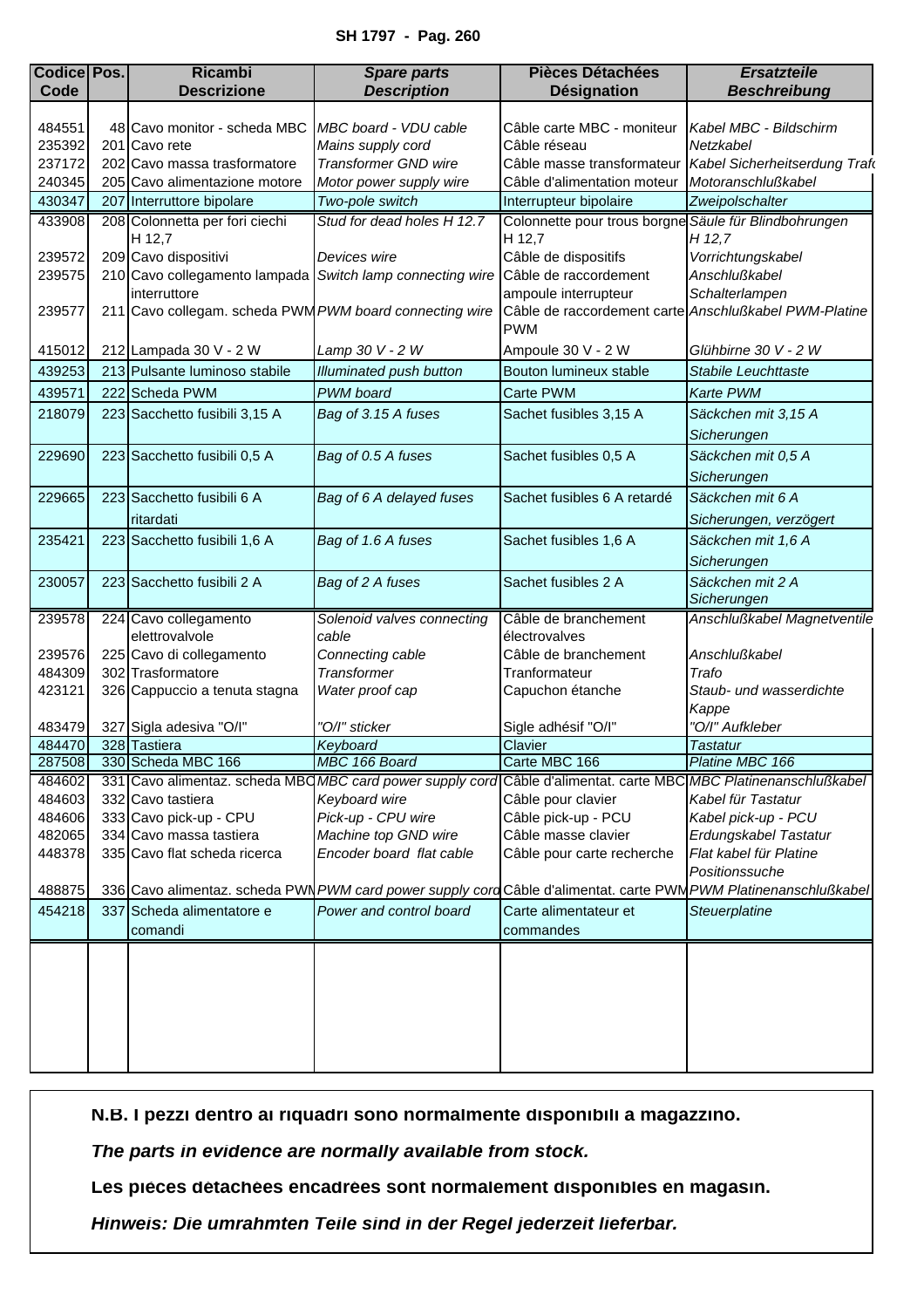

 $\ddot{\phantom{0}}$ 

Pag. 59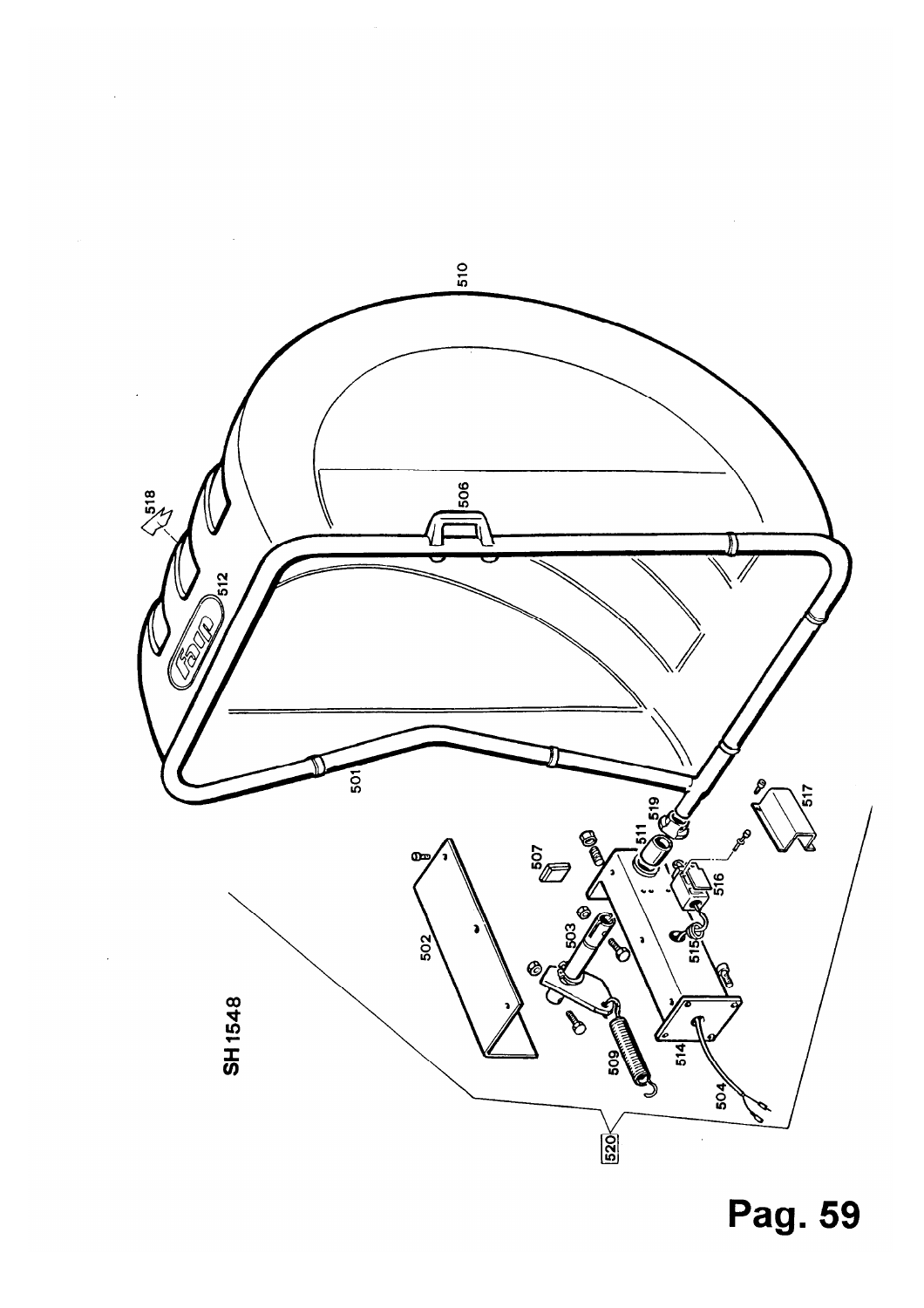<span id="page-6-0"></span>

| <b>Codice Pos.</b><br>Code | <b>Ricambi</b><br><b>Descrizione</b>                    | <b>Spare parts</b><br><b>Description</b>             | <b>Pièces Détachées</b><br>Désignation          | <b>Ersatzteile</b><br><b>Beschreibung</b>  |
|----------------------------|---------------------------------------------------------|------------------------------------------------------|-------------------------------------------------|--------------------------------------------|
|                            |                                                         |                                                      |                                                 |                                            |
|                            | 501 Tubo per protezione                                 | Wheel guard frame                                    | Cadre pour protection                           | Griffrohr für Radschtzbogen                |
|                            | 502 Lamiera di protezione                               | Guard plate                                          | Töle de protection                              | Schutzblech                                |
|                            | 503 Fermo protezione                                    | Guard stop                                           | Arrête pour protection                          | Feststellvorrichtung für<br>Radschutzbogen |
|                            | 504 Cavo collegamento                                   | Microswitch-START                                    | Câble raccordement                              | Anschlußkabel                              |
|                            | microinterruttore - START                               | connecting cable                                     | microinterrupteur - START                       | Mikroskalter - START                       |
|                            | 506 Maniglia                                            | Handle                                               | Poignée                                         | Handgriff                                  |
|                            | 507 Tassello                                            | Small block                                          | Tampon                                          | Gummipuffer                                |
|                            | 509 Molla d. 37 x 167 x 5                               | Spring d. 37 x 167 x 5                               | Ressort d. 37 x 167 x 5                         | Feder d. 37 x 167 x 5                      |
|                            | 510 Protezione ruota                                    | Wheel guard                                          | Protection roue                                 | Radschutzbogen                             |
|                            | 511 Boccola d. 45 x 50 x 43                             | Bushing d. 45 x 50 x 43                              | Coquille d. 45 x 50 x 43                        | Büchse d. 45 x 50 x 43                     |
| 472118                     | 512 Sigla adesiva " FAIP "                              | " FAIP " sticker                                     | Sigle adhésif " FAIP "                          | Aufkleber "FAIP"                           |
|                            | 514 Supporto protezione saldato                         | Welded wheel guard support Support protection soudée |                                                 | Geschweißte                                |
|                            |                                                         |                                                      |                                                 | Schutz-Halterung<br>Plastikverschluß d. 25 |
| 441494                     | 515 Tappo in polietilene d. 25<br>516 Microinterruttore | Plastic plug d. 25<br>Microswitch                    | Bouchon en plastique d. 25<br>Microinterrupteur | Mikroskalter                               |
|                            | 517 Protezione per                                      | Switch cover                                         | Protection pour                                 | Schutz für Mikroschalter                   |
|                            | microinterruttore                                       |                                                      | microcontact                                    |                                            |
|                            | 518 Freccia adesiva partenza                            | Automatic start sticker                              | Plaquette lancement                             | Aufkleber für Automatikstart               |
|                            | automatica                                              |                                                      | automatique                                     |                                            |
|                            | 519 Boccola comando                                     | Switch control bush                                  | Douille commande                                | Mikroschalter-Steuerbüchse                 |
|                            | microinterruttore                                       |                                                      | microcontact                                    |                                            |
|                            | 520 Protezione ruota completa                           | Complete wheel guard                                 | Protection roue complet                         | Radschutzbogen, komplett                   |
|                            |                                                         |                                                      |                                                 |                                            |
|                            |                                                         |                                                      |                                                 |                                            |
|                            |                                                         |                                                      |                                                 |                                            |
|                            |                                                         |                                                      |                                                 |                                            |
|                            |                                                         |                                                      |                                                 |                                            |
|                            |                                                         |                                                      |                                                 |                                            |
|                            |                                                         |                                                      |                                                 |                                            |
|                            |                                                         |                                                      |                                                 |                                            |
|                            |                                                         |                                                      |                                                 |                                            |
|                            |                                                         |                                                      |                                                 |                                            |
|                            |                                                         |                                                      |                                                 |                                            |
|                            |                                                         |                                                      |                                                 |                                            |
|                            |                                                         |                                                      |                                                 |                                            |
|                            |                                                         |                                                      |                                                 |                                            |
|                            |                                                         |                                                      |                                                 |                                            |
|                            |                                                         |                                                      |                                                 |                                            |
|                            |                                                         |                                                      |                                                 |                                            |
|                            |                                                         |                                                      |                                                 |                                            |
|                            |                                                         |                                                      |                                                 |                                            |
|                            |                                                         |                                                      |                                                 |                                            |
|                            |                                                         |                                                      |                                                 |                                            |
|                            |                                                         |                                                      |                                                 |                                            |
|                            |                                                         |                                                      |                                                 |                                            |
|                            |                                                         |                                                      |                                                 |                                            |
|                            |                                                         |                                                      |                                                 |                                            |
|                            |                                                         |                                                      |                                                 |                                            |

**N.B. I pezzi dentro ai riquadri sono normalmente disponibili a magazzino.**

*The parts in evidence are normally available from stock.*

**Les pièces détachées encadrées sont normalement disponibles en magasin.**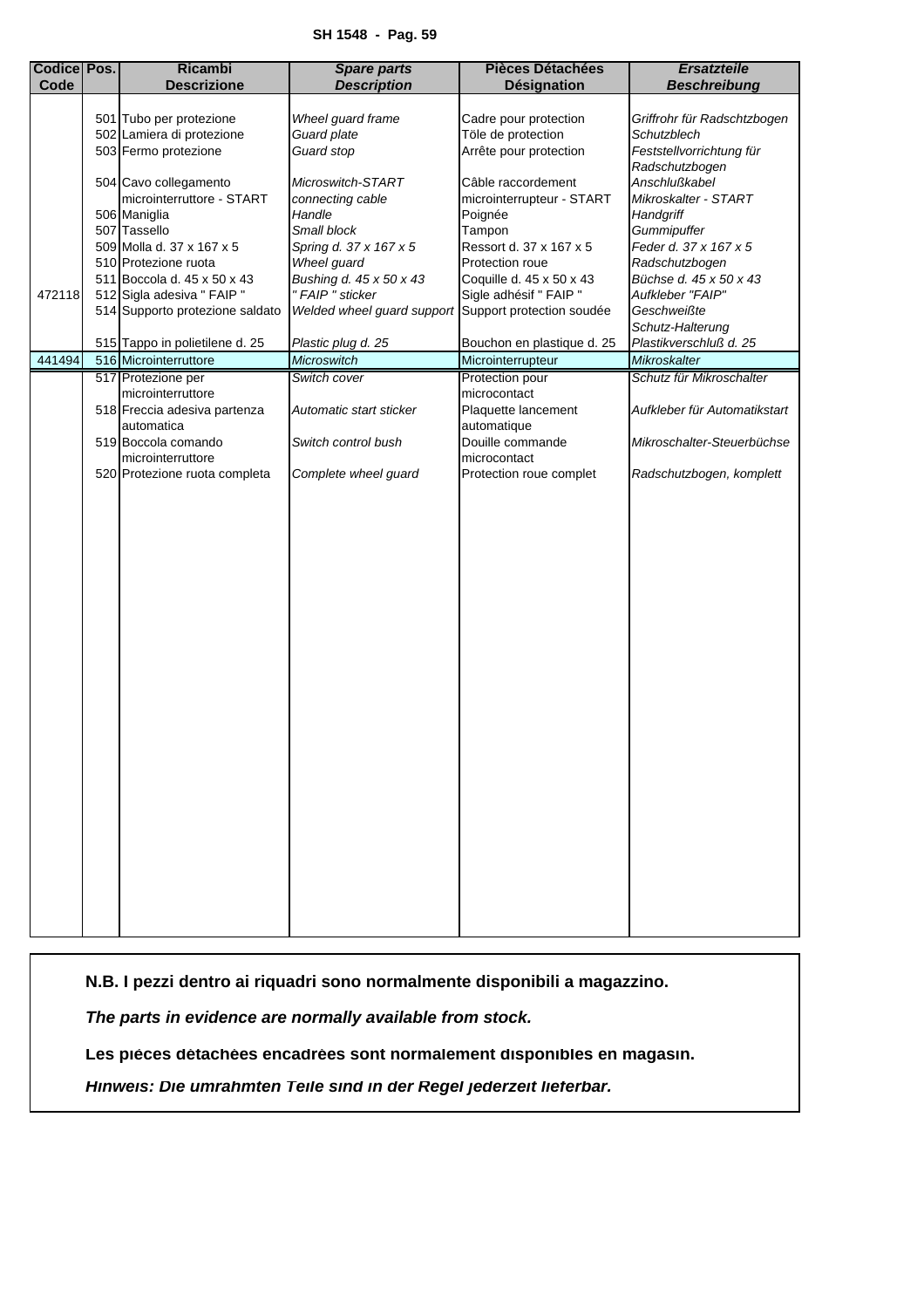

**SH 1795** 

# Pag. 258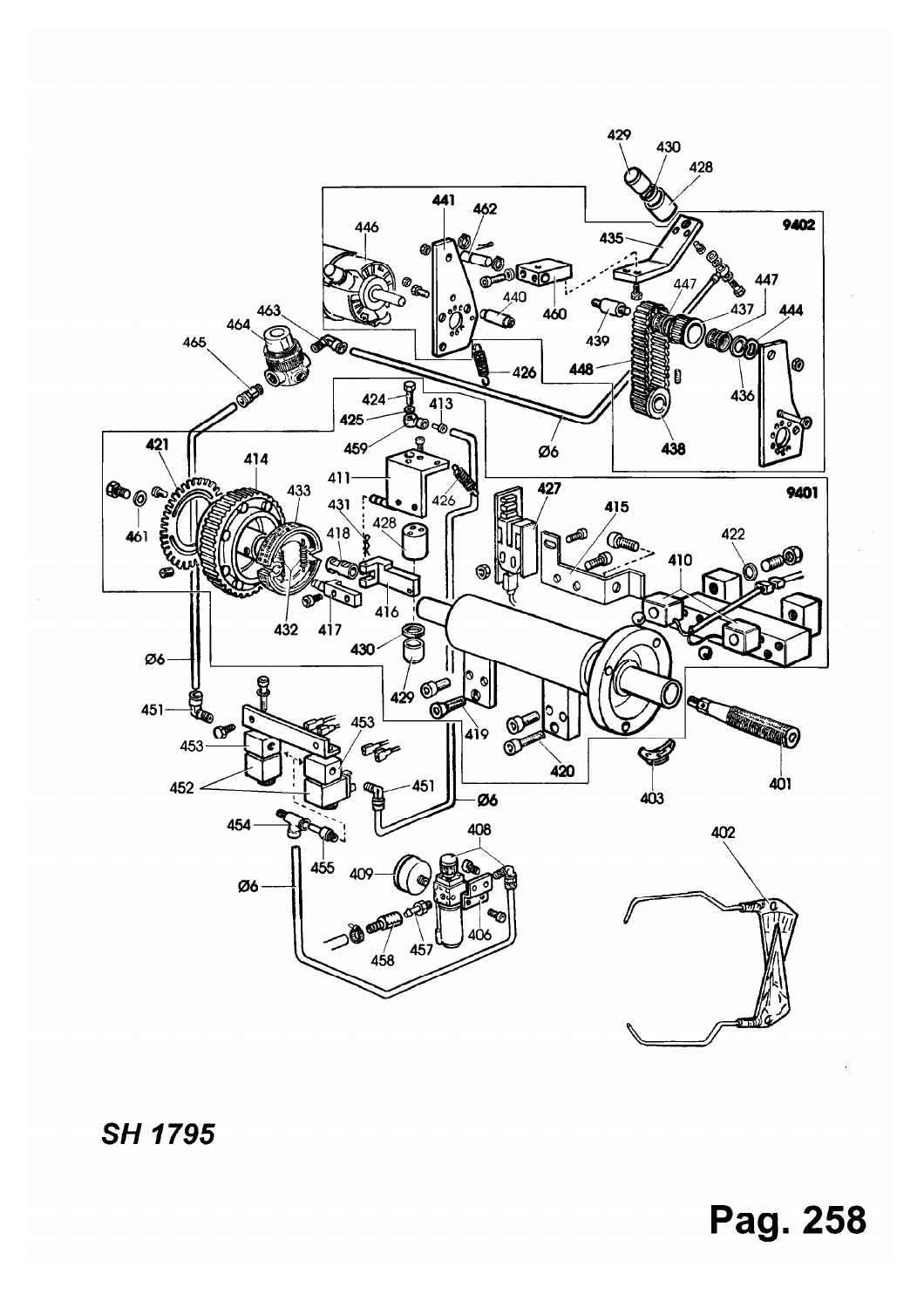**SH 1795 - Pag. 258**

<span id="page-8-0"></span>

| <b>Codice Pos.</b><br>Code | <b>Ricambi</b><br><b>Descrizione</b>                      | <b>Spare parts</b><br><b>Description</b>   | <b>Pièces Détachées</b><br><b>Désignation</b>              | <b>Ersatzteile</b><br><b>Beschreibung</b>        |
|----------------------------|-----------------------------------------------------------|--------------------------------------------|------------------------------------------------------------|--------------------------------------------------|
| 238304                     | 401 Mozzo filettato + estrattore                          | Threaded hub + extractor                   | Moyeu fileté + extracteur                                  | Gewindenabe +                                    |
|                            |                                                           |                                            |                                                            | Ausziehvorrichtung                               |
| 239556                     | 402 Calibro ruote                                         | Rim width caliper                          | Compas                                                     | Meßlehre Radbreite                               |
| 430573                     | 403 Peso 100 gr.                                          | 100 g. weight                              | Poids 100 g.                                               | Gewicht 100 a.                                   |
| 439516                     | 403 Peso 300 gr.                                          | 300 g. weight                              | Poids 300 g.                                               | Gewicht 300 g.                                   |
| 333683                     | 406 Staffa fissaggio filtro                               | Filter support bracket                     | Etrier de fixation du filtre                               | Filter-Befestigungsbügel                         |
| 434617                     | 408 Filtro regolatore                                     | Air conditioning unit                      | Filtre régulateur                                          | Regelfilter                                      |
| 434818                     | 409 Manometro d. 40                                       | Pressure gauge d. 40                       | Manomètre d. 40                                            | Druckmesser d. 40 mit                            |
| 237201                     | 12 BAR/PSI 1/8"<br>410 Coppia pick-up + cavo              | 12 BAR/PSI 1/8"<br>Pair of pick-up + cable | 12 BAR/PSI 1/8"<br>Couple pick-up avec câble               | 12 BAR-Anzeigeskala 1/8"<br>Pick-up paar + Kabel |
| 239273                     | 411 Supporto pistone                                      | Piston support                             | Support pour piston                                        | Kolbenhalter                                     |
| 327753                     | 413 Strozzatore d. 0.65                                   | Throttle d. 0.65                           | Etrangleur d. 0,65                                         | Drossel d. 0,65                                  |
| 338880                     | 414 Puleggia freno trasmissione                           | <b>Brake pulley</b>                        | Poulie frein transmission                                  | Bremsen-Riemenscheibe                            |
|                            | encoder                                                   |                                            | encodeur                                                   |                                                  |
| 338969                     | 415 Supporto ricerca                                      | Encoder support                            | Support recherce                                           | Suchplatinenhalterung                            |
| 241386                     | 416 Leva freno                                            | <b>Brake lever</b>                         | Levier frein                                               | Hebelbremse                                      |
| 339269                     | 417 Attacco fulcro                                        | Fulcrum attachment                         | <b>Fixation pivot</b>                                      | Drehpunkt-Anschluß                               |
| 339271<br>339430           | 418 Blocchetto comando freno<br>419 Vite svasata M 8 x 20 | Brake control block                        | Pièce de commande du frein<br>Vis M 8 x 20                 | Bremssteuerungsblock<br>Schraube M 8 x 20        |
| 339431                     | 420 Vite svasata M 8 x 35                                 | Screw M 8 x 20<br>Screw M 8 x 35           | Vis M 8 x 35                                               | Schraube M 8 x 35                                |
| 339451                     | 421 Disco encoder                                         | Encoder disk                               | Disque recherche                                           | Suchplatte                                       |
| 424993                     | 422 Molla a tazza                                         | Belleville washer                          | Ressort à godet                                            | Tellerfeder                                      |
|                            | d. 10,2 x 22 x 1,2                                        | d. 10.2 x 22 x 1.2                         | d. 10,2 x 22 x 1,2                                         | d. 10,2 x 22 x 1,2                               |
| 428719                     | 424 Vite cava singola lunga M 5                           | Special screw M 5                          | Vis spécial M 5                                            | Speziellschraube M 5                             |
| 428720                     | 425 Rondella in nylon D.5                                 | Nylon washer D.5                           | Rondelle en nylon D.5                                      | Scheibe aus Nylon D.5                            |
| 432335                     | 426 Molla d. 9 x 54                                       | Spring d. 9 x 54                           | Ressort d. 9 x 54                                          | Feder d. 9 x 54                                  |
| 439010                     | 427 Scheda ricerca + supporto                             | Encoder board + support                    | Carte recherche + support                                  | Platine Positionssuche +                         |
|                            |                                                           |                                            |                                                            | Halterung                                        |
| 439266<br>439267           | 428 Cilindro d. 30<br>429 Pistone d. 30                   | Cylinder d. 30<br>Piston d. 30             | Vérin d. 30<br>Piston d. 30                                | Zylinder d. 30<br>Kolben d. 30                   |
| 439276                     | 430 Guarnizione DE 118                                    | Gasket DE 118                              | Joint DE 118                                               | Rundgummidichtung DE118                          |
| 439493                     | 431 Molla a spillo d. 2                                   | Sprind d. 2                                | Ressort à pointeau d. 2                                    | Haarnadelfeder d. 2                              |
| 439494                     | 432 Molla per freno d. 8,8x46x2                           | Brake spring d. 8.8 x 46 x 2               | Ressort pour frein d.8,8x46x2                              | Bremsfeder d. 8,8 x 46 x 2                       |
| 439495                     | 433 Ceppo freno                                           | Brake block                                | Mächoire de frein                                          | <b>Bremsbacke</b>                                |
| 339265                     | 435 Staffa supporto                                       | Support bracket                            | Etrier support                                             | Halterungsbügel                                  |
| 309358                     | 436 Rondella acc. d. 8x16,5x0,5                           | Washer d. 8 x 16.5 x 0.5                   | Rondelle acier d. 8x16,5x0,5                               | Stahlscheibe d. 8x16,5x0,5                       |
| 338364                     | 437 Puleggia di rinvio                                    | Snub pulley                                | Poulie de renvoi                                           | Vorgelege-Riemenscheibe                          |
| 338365<br>338366           | 438 Puleggia conduttrice<br>439 Perno eccentrico          | Guide pulley<br>Eccentric pin              | Poulie conductrice<br>Pivot excentrique                    | Antriebsriemenscheibe<br>Exzenterzapfen          |
| 338367                     | 440 Tubo di centraggio                                    | Centering pipe                             | Tube de centrage                                           | Zentrierrohr                                     |
| 338369                     | 441 Piastra destra e sinistra                             | Left and right plate                       | Plaque droite et gauce                                     | Platte rechts und links                          |
| 414528                     | 444 Anello di compensazione d.14                          | Compensation ring d. 14                    | Anneau de compensat. d. 14                                 | Ausgleichring d. 14                              |
| 439550                     | 446 Motore 200 V DC 300 W                                 | Motor 200 V DC 300 W                       | Moteur 200 V DC 300 W                                      | Motor 200 V DC 300 W                             |
|                            | 2900 rpm                                                  | 2900 rpm                                   | 2900 rpm                                                   | 2900 rpm                                         |
| 601897                     | 447 Astuccio rulli d. 12 x 16 x 10                        | Roller case d. 12 x 16 x 10                | Jeu de rouleaux d. 12x16x10                                | Rollenbüchse d. 12x16x10                         |
| 438363                     | 448 Cinghia doppia dentata L=100                          | Toothed dual belt $L = 100$                | Courroie double dentée L=100                               | Doppel-Zahnriemen L=100                          |
| 414842<br>439512           | 451 Raccordo a 90°<br>452 Solenoide valvola               | Union 90°<br>Solenoid                      | Raccord á 90°<br>Solénoïde valve                           | Verbindung 90°<br>Ventilsolenoid                 |
| 439513                     | 453 Corpo elettrovalvola                                  | Solenoid valve                             | Corps électrovalve                                         | Magnetventilkörper                               |
| 444121                     | 454 Raccordo a T 1/8"                                     | T-Union 1/8"                               | Raccord á T 1/8"                                           | T-Verbindung 1/8"                                |
| 439515                     | 455 Adattatore 6881-6 1/8"                                | Adapter 6881-6 1/8"                        | Adaptateur 6881-6 1/8"                                     | Adapter 6881-6 1/8"                              |
| 441900                     | 457 Giunto a innesto rapido                               | Quick release fitting, male                | Joint à embrayage rap. mâle                                | Steck-Schnellverbinder                           |
|                            | maschio 1/4"                                              | 1/4"                                       | 1/4"                                                       | 1/4"                                             |
| 441899                     | 458 Giunto a innesto rapido                               |                                            | Quick release fitting, female Joint embrayage rap. femelle | Aufsteck-Schnellverbinder                        |
|                            | femmina 1/4"                                              | 1/4"                                       | 1/4"                                                       | 1/4"                                             |
| 428718                     | 459 Raccordo orientabile corto M 5                        | Short swinging union M 5                   | Raccord M <sub>5</sub>                                     | Kurzes, schwenkbares                             |
|                            |                                                           |                                            |                                                            | Verbindungsstück M 5                             |
| 354759<br>326633           | 460 Blocchetto supporto<br>461 Rondella d. 43 x 10,25 x 8 | Support block<br>Washer d. 43 x 10.25 x 8  | Bloc support<br>Rondelle d. 43 x 10,25 x 8                 | Halterungsblock<br>Scheibe d. 43 x 10,25 x 8     |
| 354758                     | 462 Perno fulcro motore                                   | Motor fulcrum pin                          | Pivot du point d'appui                                     | Drehzapfenmotor                                  |
|                            |                                                           |                                            | pour moteur                                                |                                                  |
| 443432                     | 463 Raccordo a L 1/8" x 6                                 | L-Union 1/8" x 6                           | Raccord à L 1/8" x 6                                       | L-Anschluß $1/8" \times 6$                       |
| 454919                     | 464 Limitatore di pressione                               | Pressure limiter                           | Limitateur de pression                                     | Druckbegrenzer                                   |
| 441568                     | 465 Raccordo diritto 1/8" x 6                             | Straight-union 1/8" x 6                    | Raccord droit 1/8" x 6                                     | Verbindungsmuffe 1/8" x 6                        |
| 239454                     | 9401 Gruppo oscillante                                    | Shaft assembly                             | Gruope oscillant                                           | Maschinenwelle                                   |
| 239457                     | 9402 Dispositivo di lancio                                | Spinning assembly                          | Dispositif de lancement                                    | <b>Meßlaufvorrichtung</b>                        |
|                            |                                                           |                                            |                                                            |                                                  |

**N.B. I pezzi dentro ai riquadri sono normalmente disponibili a magazzino.** *The parts in evidence are normally available from stock.* **Les pièces détachées encadrées sont normalement disponibles en magasin.** *Hinweis: Die umrahmten Teile sind in der Regel jederzeit lieferbar.*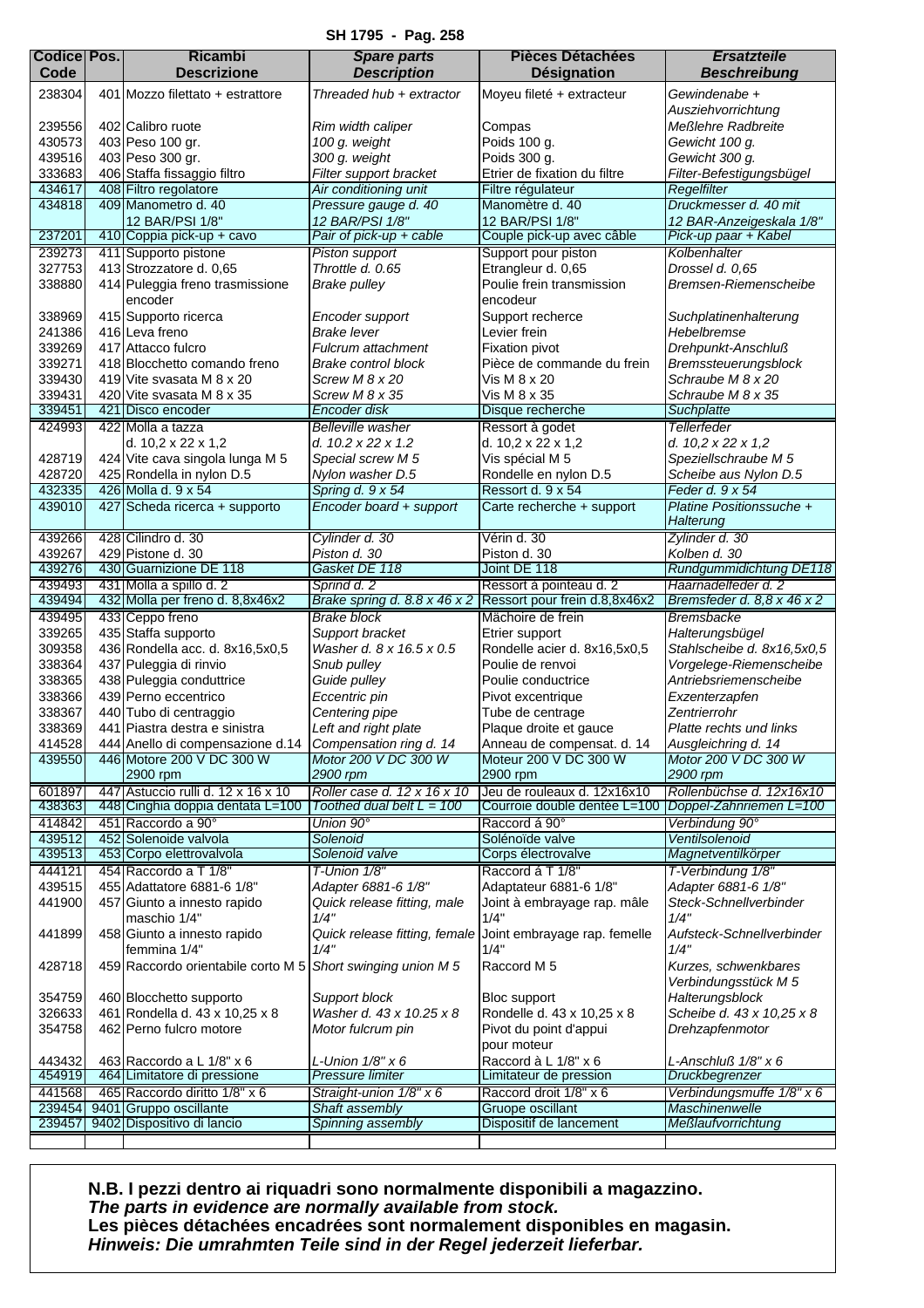



SH 1549

SR<sub>150</sub>